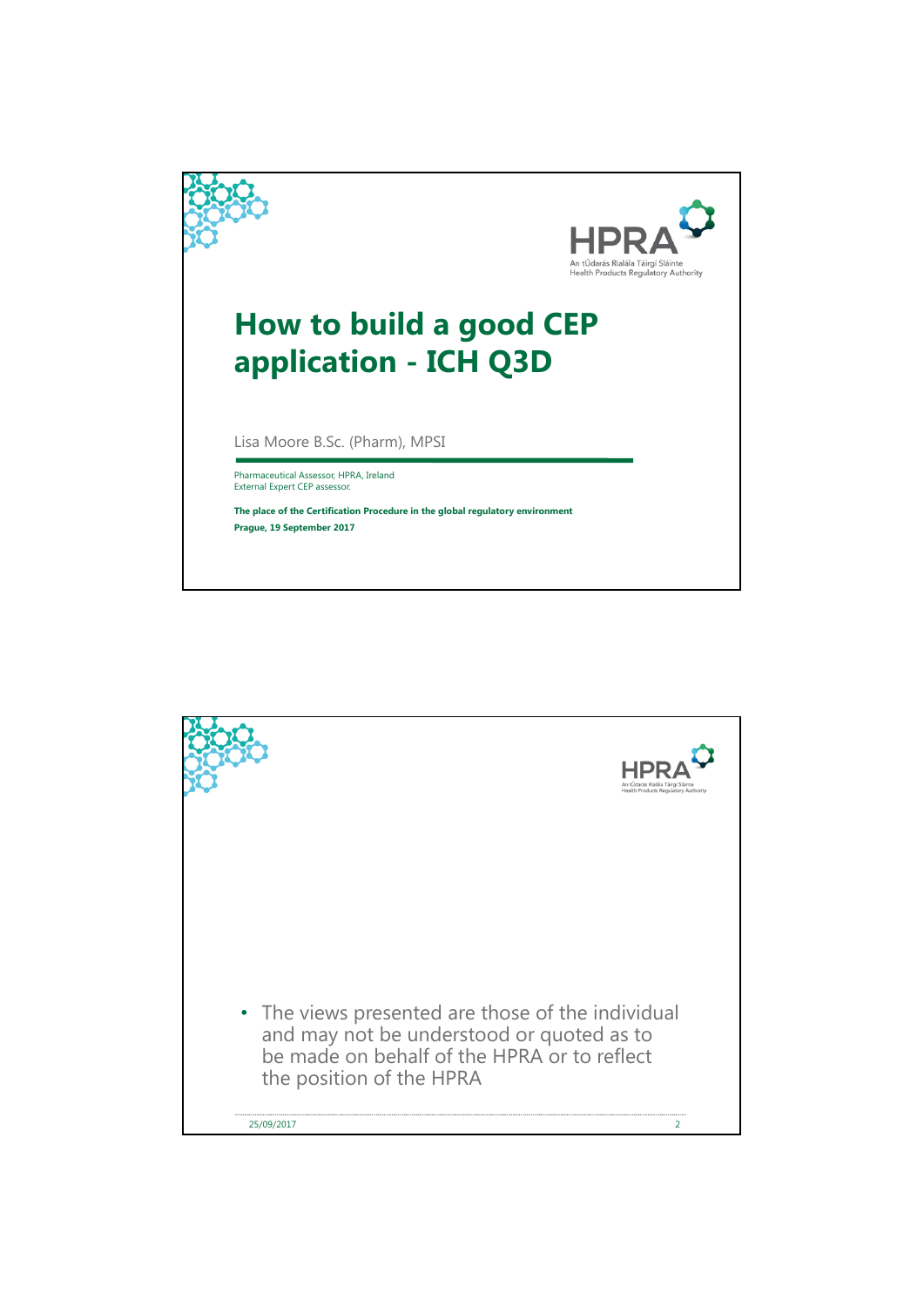

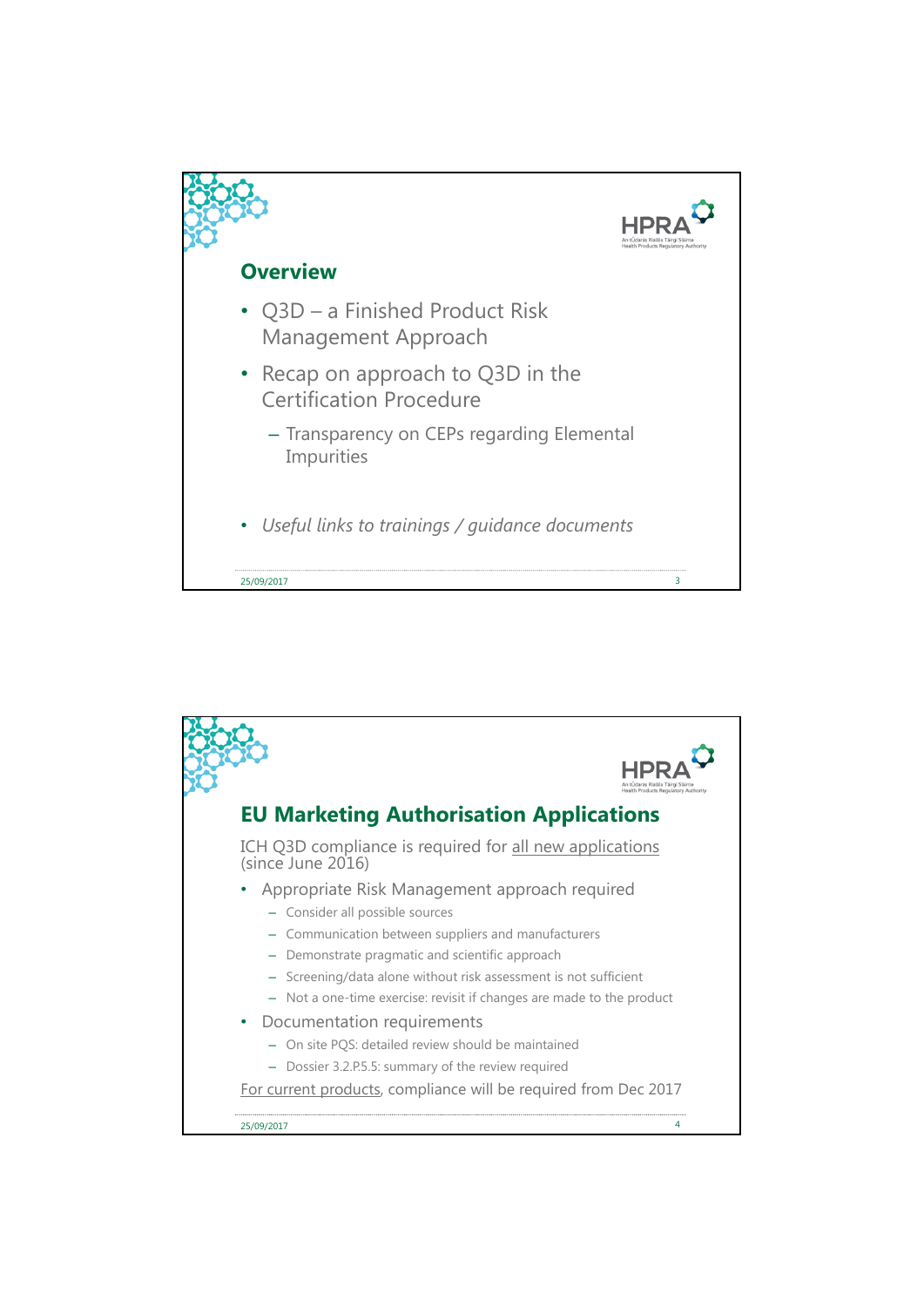

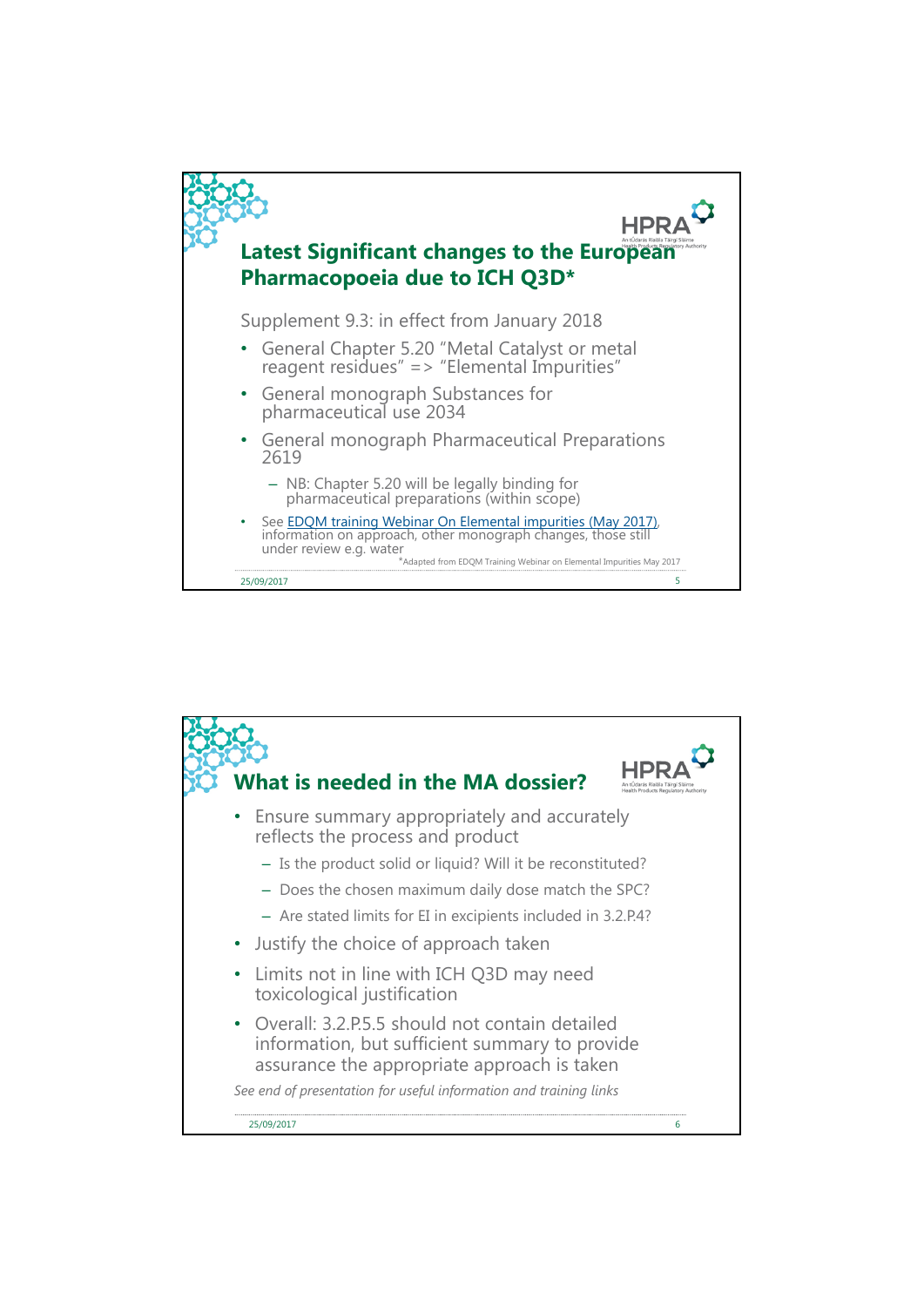

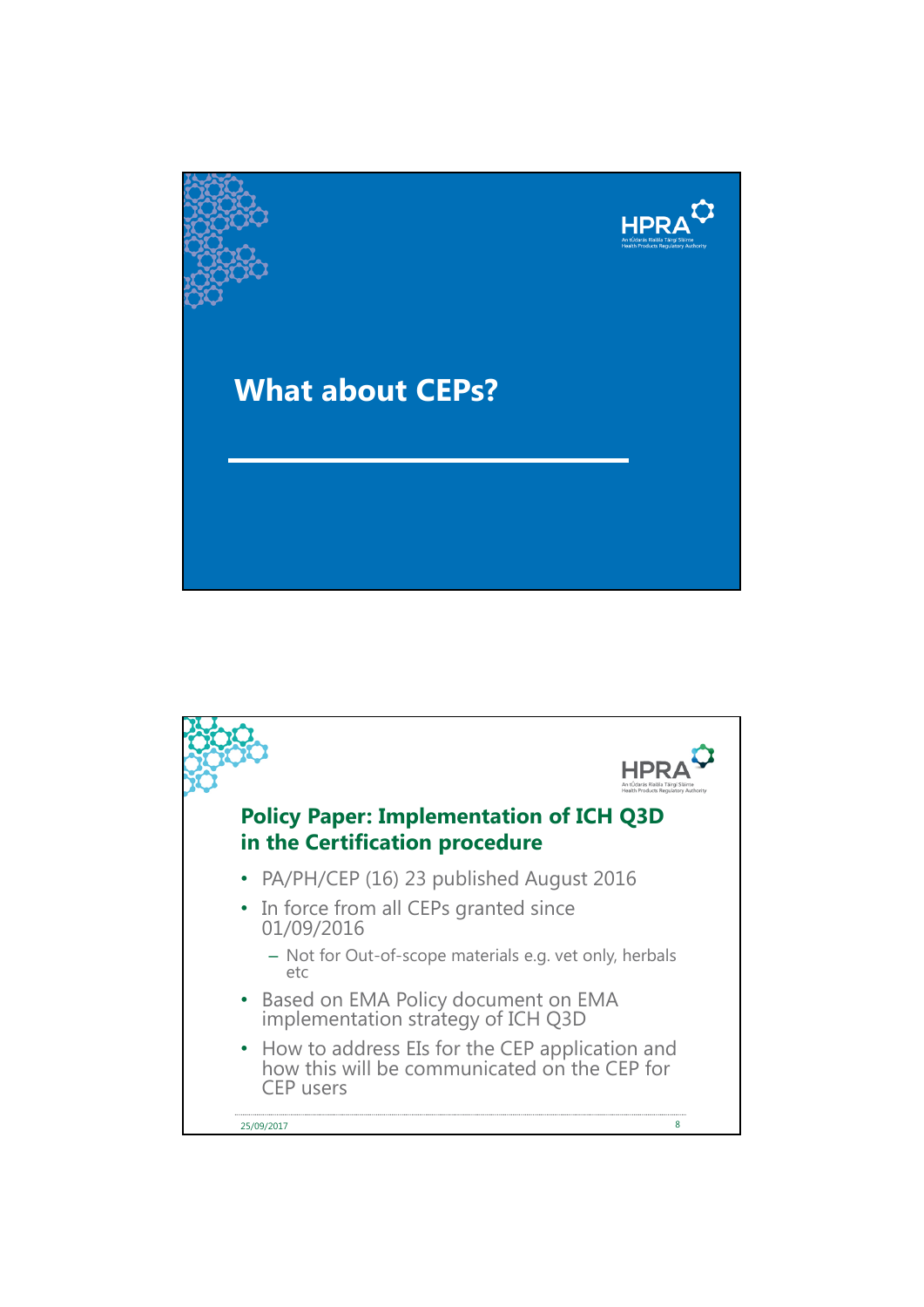

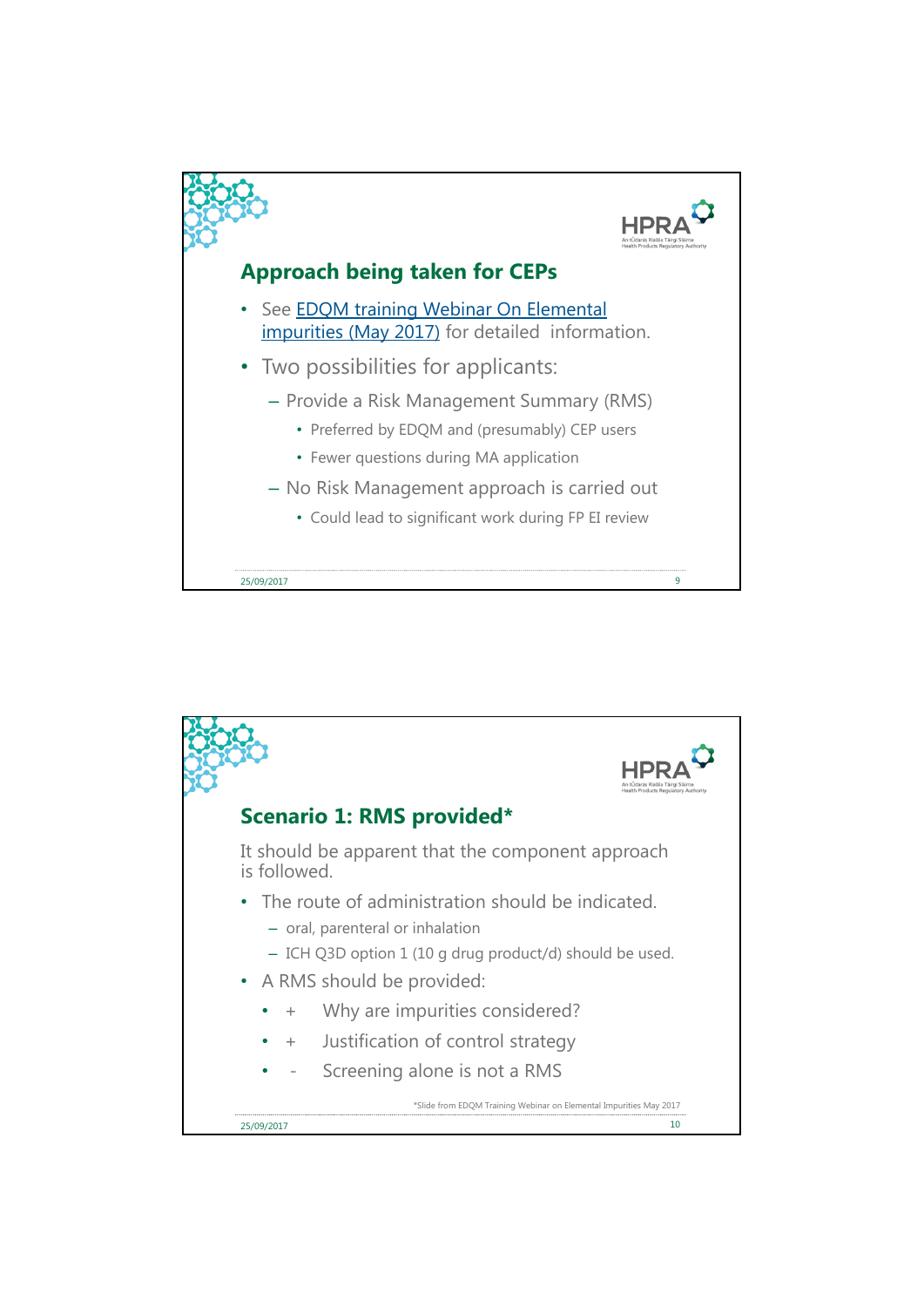

| . Possible way to present RMS:             |  |  |  |  |  |
|--------------------------------------------|--|--|--|--|--|
|                                            |  |  |  |  |  |
| Specification in final                     |  |  |  |  |  |
| No further action                          |  |  |  |  |  |
| assessment for class<br>1 EI by screening. |  |  |  |  |  |
| No further action                          |  |  |  |  |  |
| No further action                          |  |  |  |  |  |
| Perform screening<br>for these EI to check |  |  |  |  |  |
| No further action                          |  |  |  |  |  |
|                                            |  |  |  |  |  |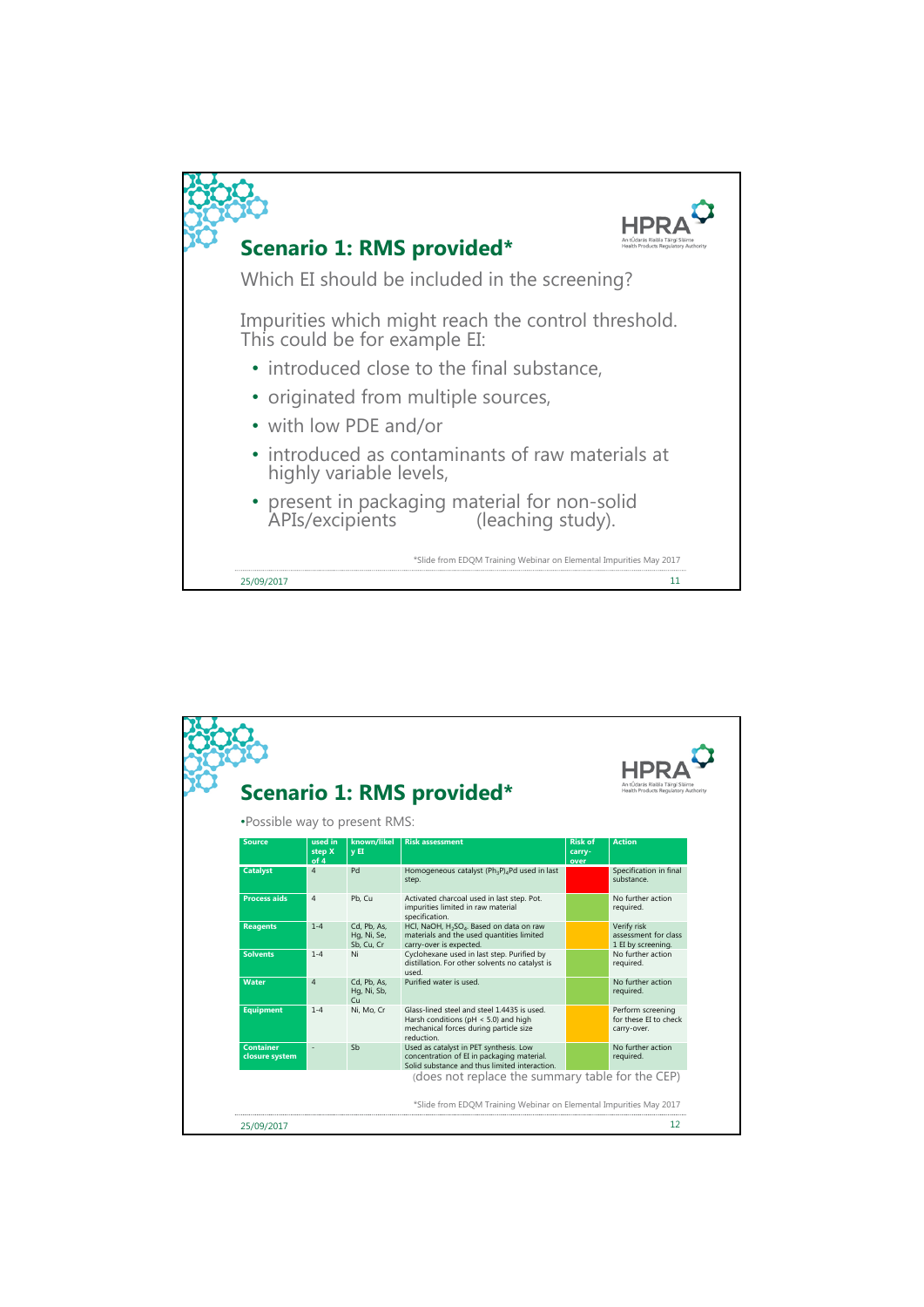

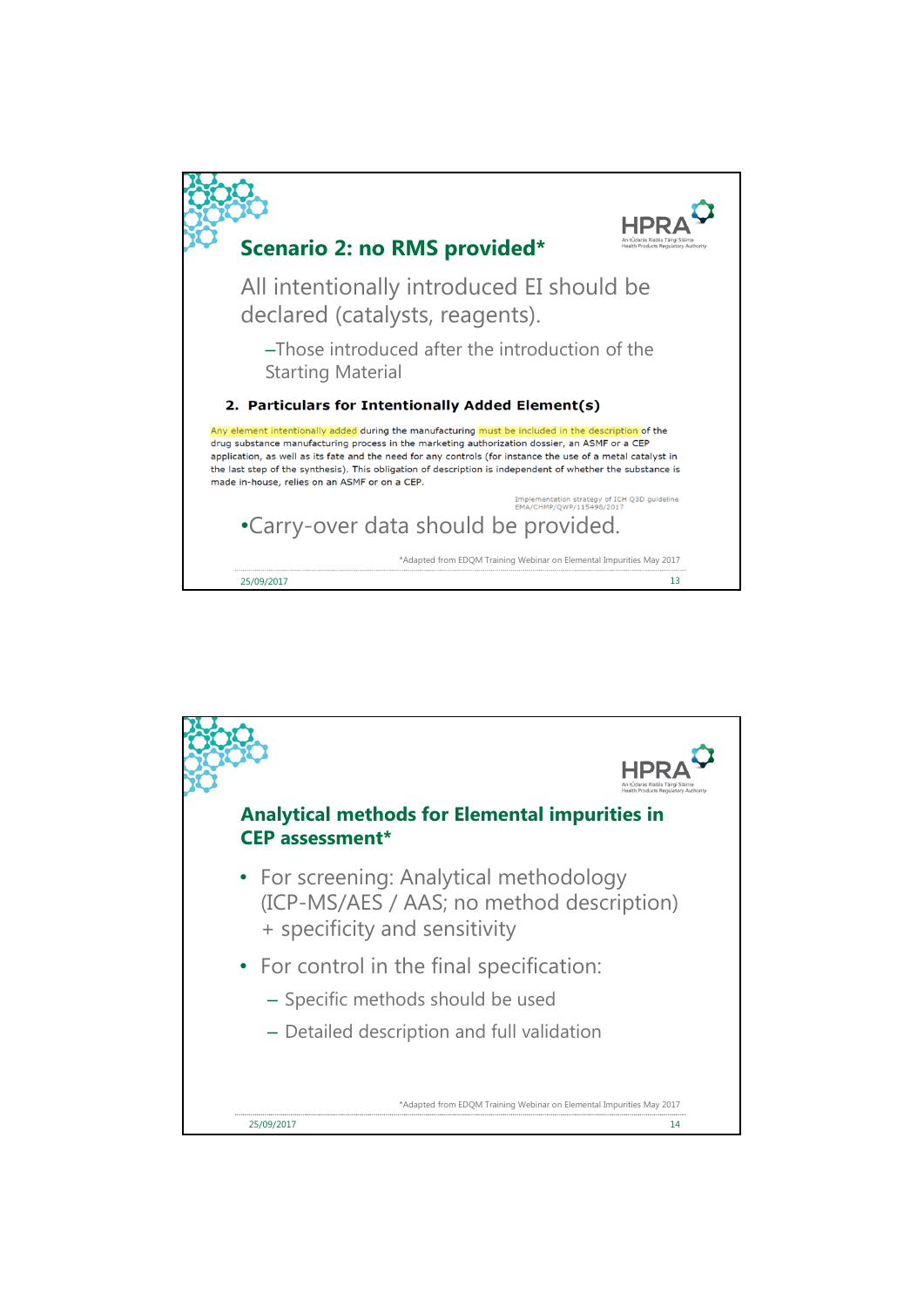

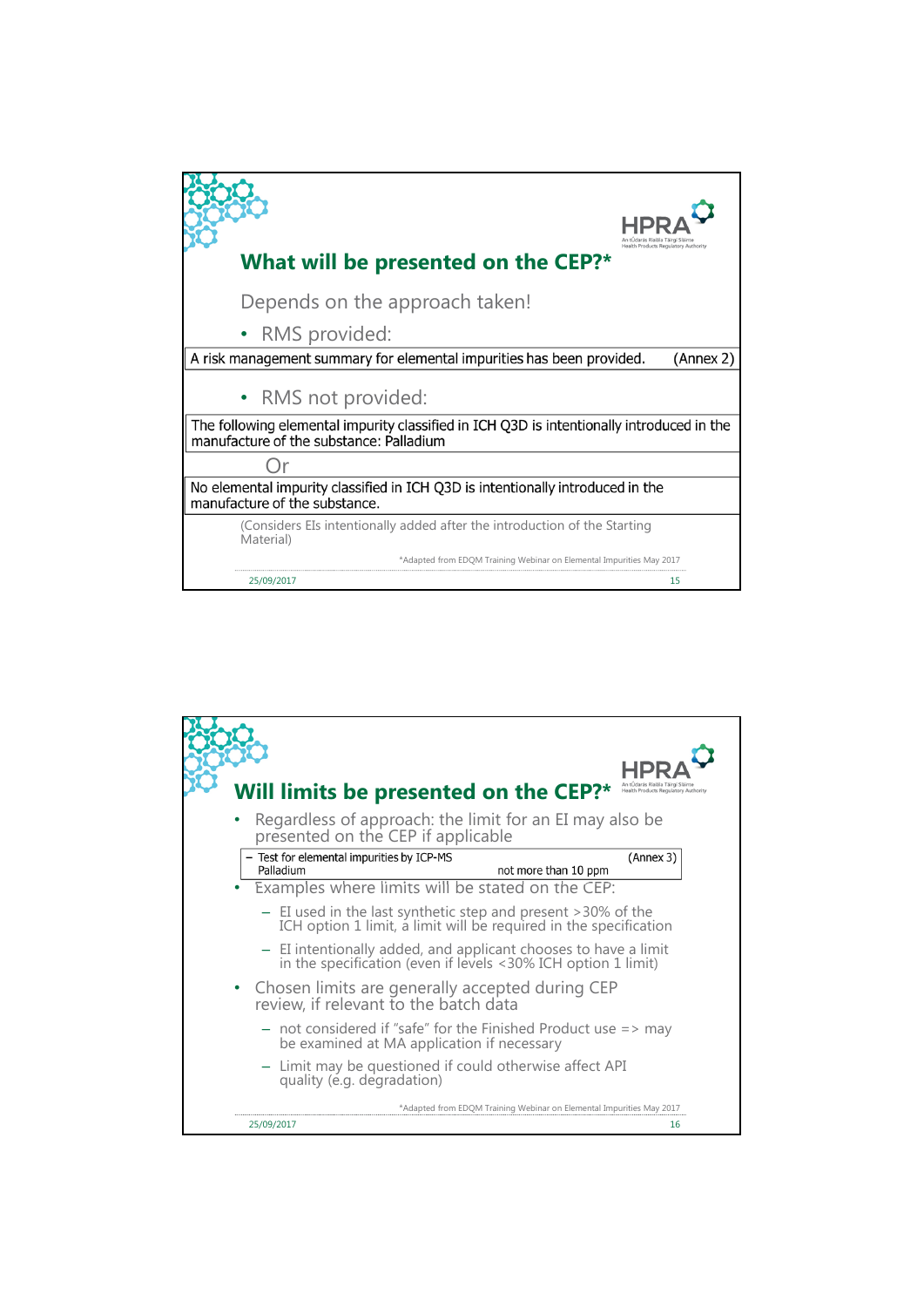|                                                                                                                                                  |              |                         | RMS annexed to the CEP $*$ (1) |              | Health Products Regulatory Authority |  |  |
|--------------------------------------------------------------------------------------------------------------------------------------------------|--------------|-------------------------|--------------------------------|--------------|--------------------------------------|--|--|
| If a RMS is approach is taken, the outcome<br>will be annexed to the CEP:<br>Intended route of administration / Use of the substance: parenteral |              |                         |                                |              |                                      |  |  |
| Element                                                                                                                                          | <b>Class</b> | Intentionally<br>added? | <b>Considered in</b><br>risk   | Conclusion   |                                      |  |  |
|                                                                                                                                                  |              |                         | management?                    |              |                                      |  |  |
| C <sub>d</sub>                                                                                                                                   | 1            | no                      | Yes                            | absent       |                                      |  |  |
| Pb                                                                                                                                               |              | no                      | Yes                            | absent       |                                      |  |  |
| As                                                                                                                                               |              | no                      | Yes                            | absent       |                                      |  |  |
| Hg                                                                                                                                               |              | no                      | Yes                            | absent       |                                      |  |  |
| Co                                                                                                                                               | 2A           | no                      | Yes                            | absent       |                                      |  |  |
| $\overline{\mathbf{V}}$                                                                                                                          | 2A           | no                      | Yes                            | absent       |                                      |  |  |
| Ni                                                                                                                                               | 2A           | <b>YES</b>              | Yes                            | $\leq$ 2 ppm |                                      |  |  |
|                                                                                                                                                  | ΔD           | no                      | no                             | absent       |                                      |  |  |
| absent                                                                                                                                           |              |                         |                                |              |                                      |  |  |
| tneada                                                                                                                                           |              |                         |                                |              |                                      |  |  |
| *Adapted from EDQM Training Webinar on Elemental Impurities May 2017                                                                             |              |                         |                                |              |                                      |  |  |
|                                                                                                                                                  |              |                         |                                |              |                                      |  |  |

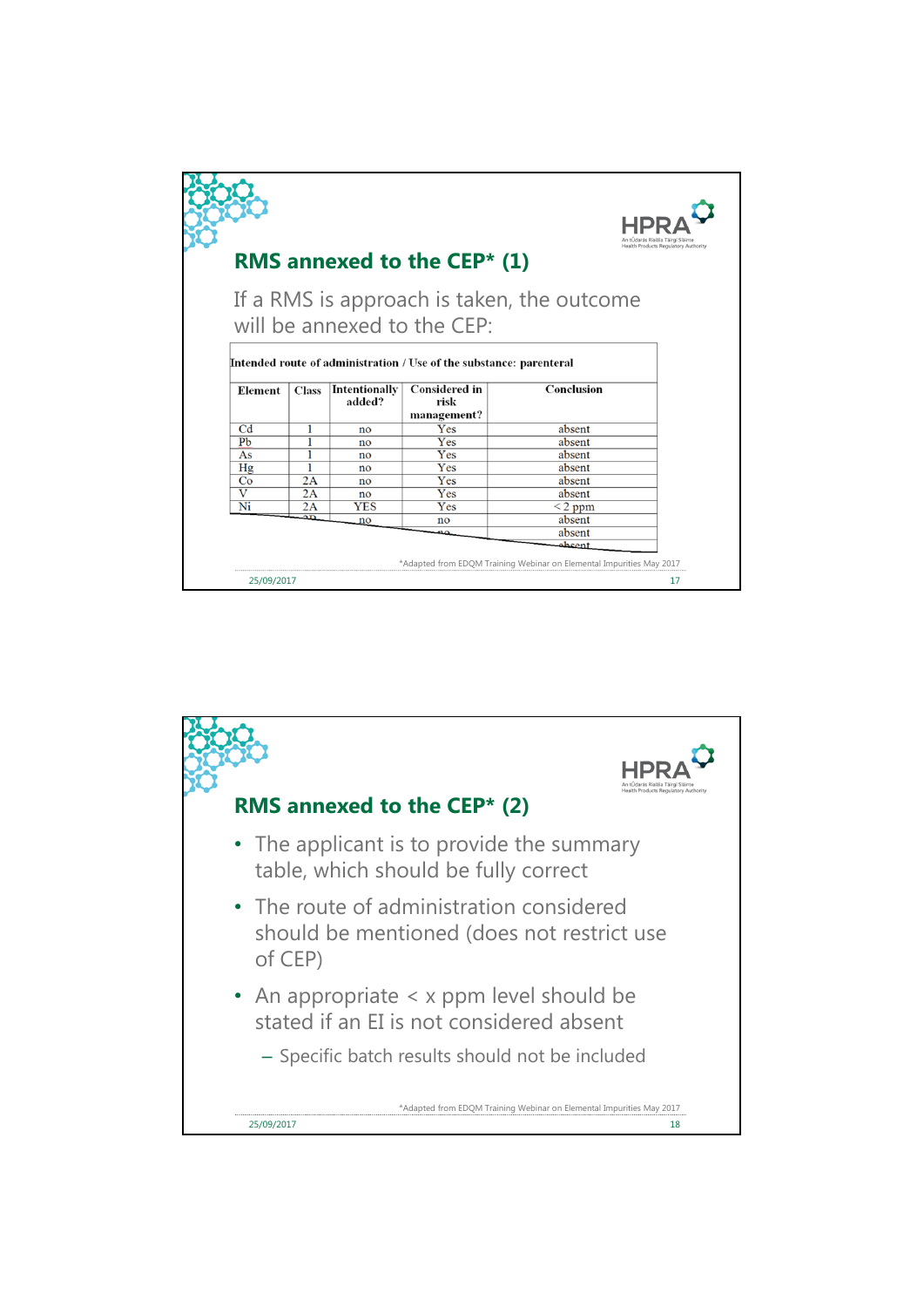

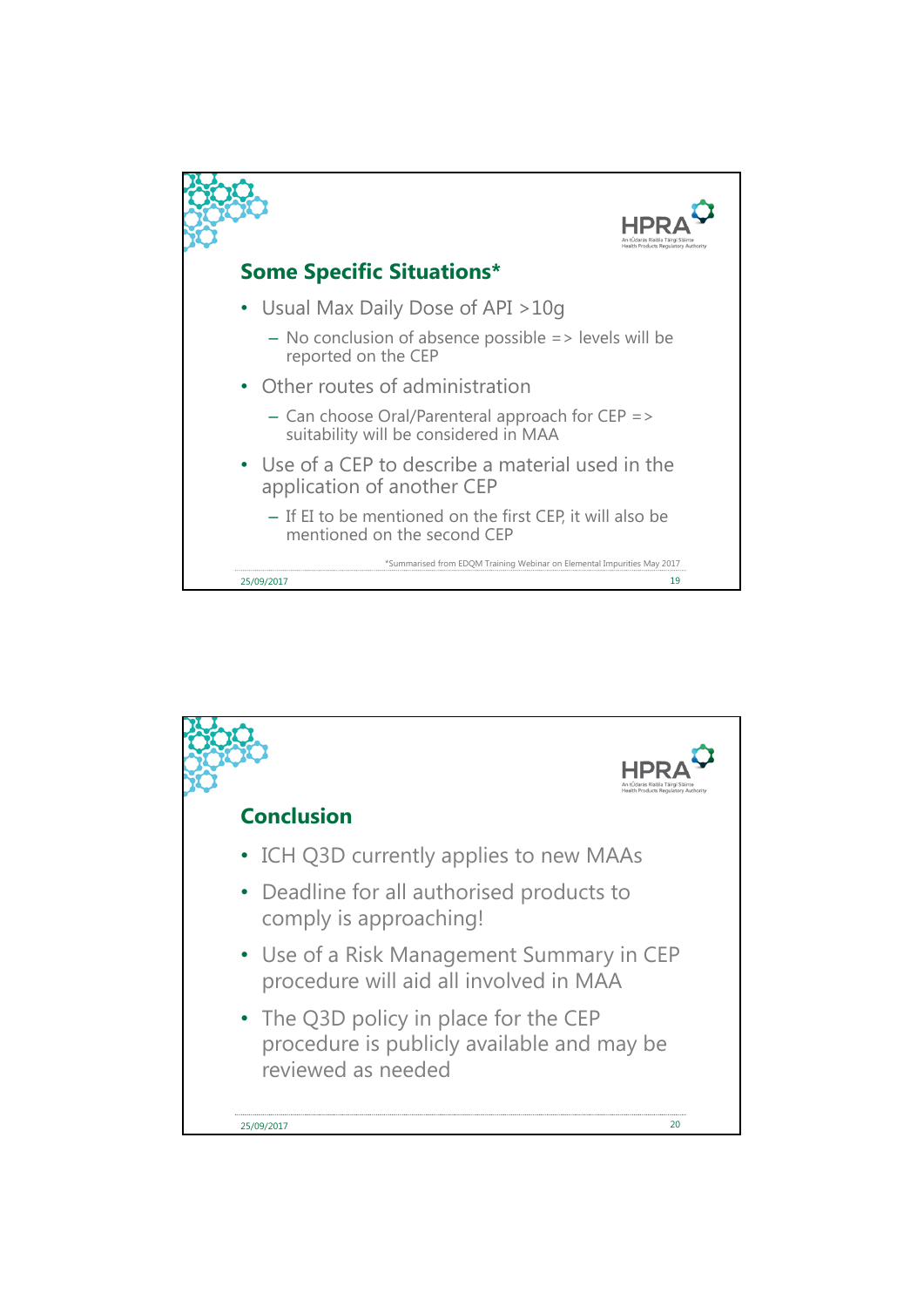